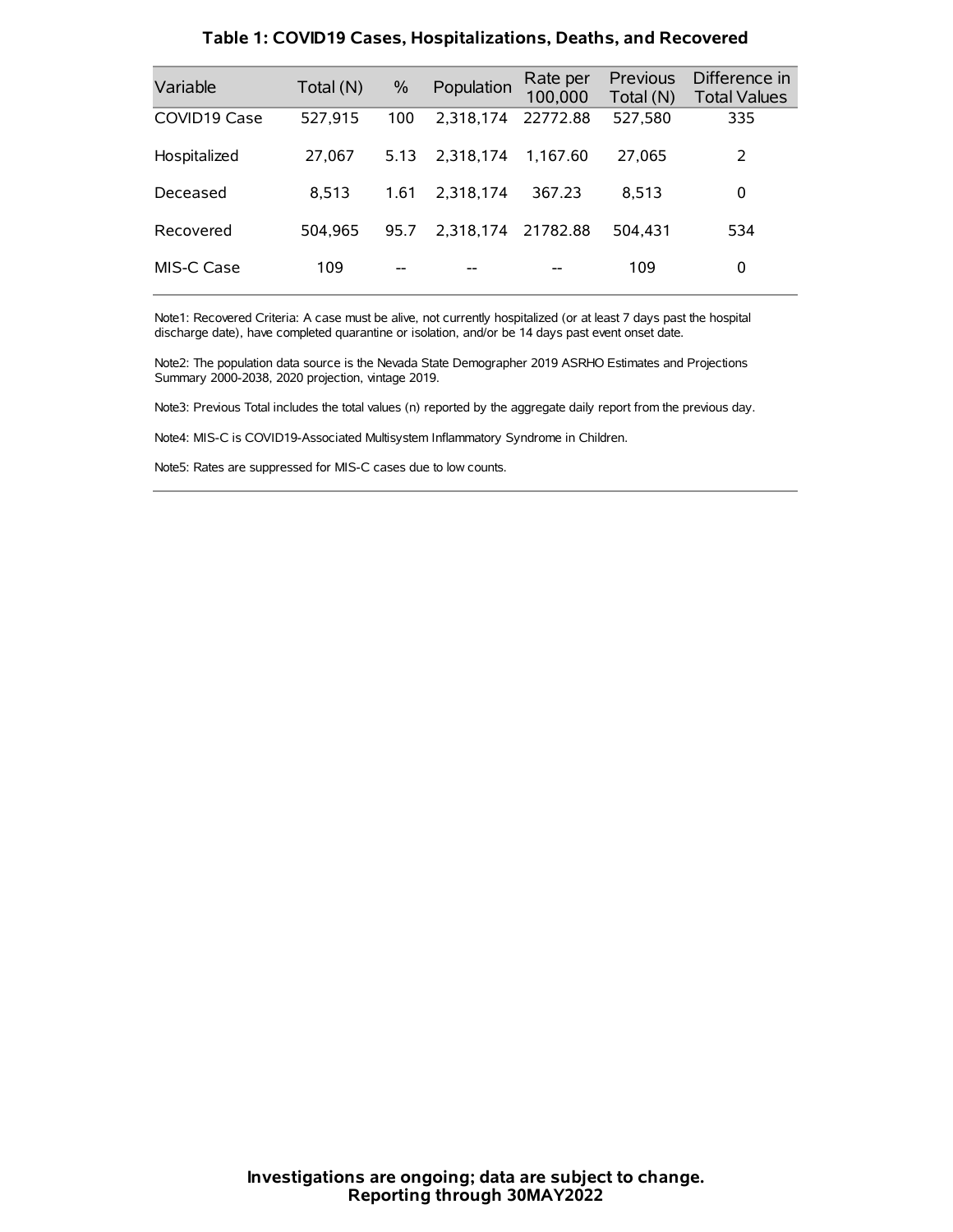# **Table 2: COVID19 Cases**

| Variable                     | Outcome                           | $\mathsf{N}$ | $\%$ | Population           | Rate per<br>100,000 |
|------------------------------|-----------------------------------|--------------|------|----------------------|---------------------|
| Age Categories               | Aged 4 or less                    | 13523        | 2.56 | 149,165              | 9065.8              |
|                              | Aged 5 to 17                      | 64966        | 12.3 | 406,595              | 15978               |
|                              | Aged 18 to 24                     | 60182        | 11.4 | 216,762              | 27764               |
|                              | Aged 25 to 49                     | 235435       | 44.6 | 803,732              | 29293               |
|                              | Aged 50 to 64                     | 98004        | 18.6 | 423,461              | 23144               |
|                              | Aged 64+                          | 55653        | 10.5 | 318,459              | 17476               |
|                              | Unknown                           | 152          | 0.03 |                      |                     |
| <b>Birth Sex</b>             | Female                            | 274273       | 52.0 | 1,160,285            | 23638               |
|                              | Male                              | 249393       | 47.2 | 1,157,889            | 21539               |
|                              | Unknown                           | 4249         | 0.80 |                      |                     |
| Race/Ethnicity               | Hispanic                          | 149640       | 28.3 | 763,053              | 19611               |
|                              | White                             | 137594       | 26.1 | 1,006,929            | 13665               |
|                              | <b>Black</b>                      | 50147        | 9.50 | 262,671              | 19091               |
|                              | Asian or Pacific Islander         | 44634        | 8.45 | 270,209              | 16518               |
|                              | American Indian, Eskimo, or Aleut | 693          | 0.13 | 15,311               | 4526.0              |
|                              | Other                             | 38567        | 7.31 | $\ddot{\phantom{a}}$ |                     |
|                              | Unknown                           | 106640       | 20.2 | ÷.                   |                     |
| Underlying Medical Condition | Yes                               | 81760        | 15.5 |                      |                     |
|                              | No/Unknown                        | 446155       | 84.5 |                      |                     |

Note1: Breakdown of Race is exlusively non-Hispanic.

Note2: Underlying Medical Condition is any identified health condition.

Note3: The population data source is the Nevada State Demographer 2019 ASRHO Estimates and Projections Summary 2000-2038, 2020 projection, vintage 2019.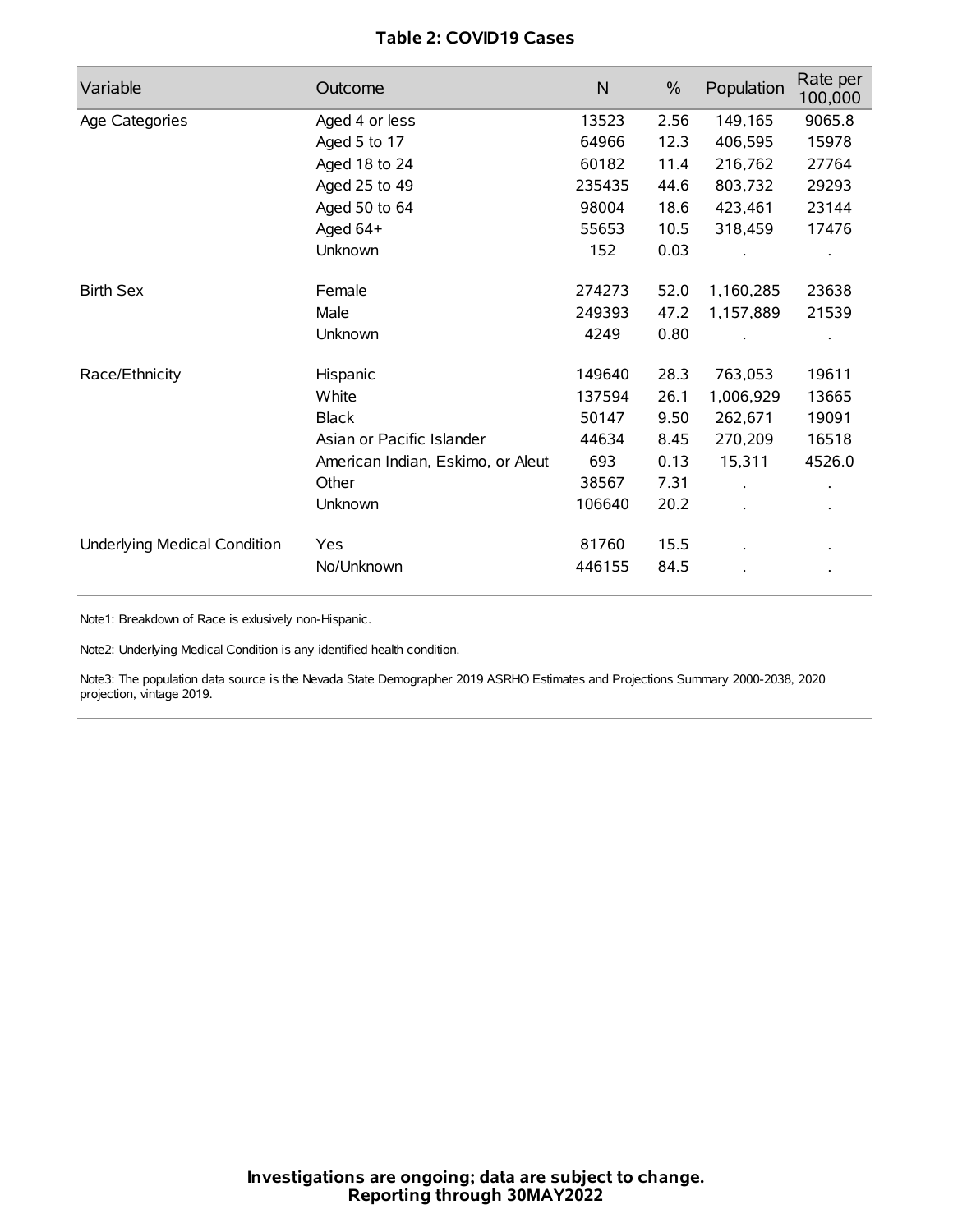| Variable         | Outcome                           | N     | $\%$ | Population | Rate per<br>100,000 |
|------------------|-----------------------------------|-------|------|------------|---------------------|
| Age Categories   | Aged 4 or less                    | 257   | 0.9  | 149,165    | 172.29              |
|                  | Aged 5 to 17                      | 356   | 1.3  | 406,595    | 87.56               |
|                  | Aged 18 to 24                     | 585   | 2.2  | 216,762    | 269.88              |
|                  | Aged 25 to 49                     | 6356  | 23.5 | 803,732    | 790.81              |
|                  | Aged 50 to 64                     | 7353  | 27.2 | 423,461    | 1736.4              |
|                  | Aged 64+                          | 12158 | 44.9 | 318,459    | 3817.8              |
|                  | Unknown                           | 2     | 0.0  |            |                     |
| <b>Birth Sex</b> | Female                            | 12113 | 44.8 | 1,160,285  | 1044.0              |
|                  | Male                              | 14925 | 55.1 | 1,157,889  | 1289.0              |
|                  | Unknown                           | 29    | 0.1  |            |                     |
| Race/Ethnicity   | Hispanic                          | 7084  | 26.2 | 763,053    | 928.38              |
|                  | White                             | 10572 | 39.1 | 1,006,929  | 1049.9              |
|                  | <b>Black</b>                      | 3869  | 14.3 | 262,671    | 1472.9              |
|                  | Asian or Pacific Islander         | 2789  | 10.3 | 270,209    | 1032.2              |
|                  | American Indian, Eskimo, or Aleut | 66    | 0.2  | 15,311     | 431.05              |
|                  | Other                             | 1060  | 3.9  |            |                     |
|                  | Unknown                           | 1627  | 6.0  |            |                     |

# **Table 3: COVID19 Hospitalizations - General Characteristics**

Note1: Breakdown of Race is exlusively non-Hispanic.

Note2: The population data source is the Nevada State Demographer 2019 ASRHO Estimates and Projections Summary 2000-2038, 2020 projection, vintage 2019.

Note3: Rates for categories with fewer than 12 cases are suppressed due to high relative standard error.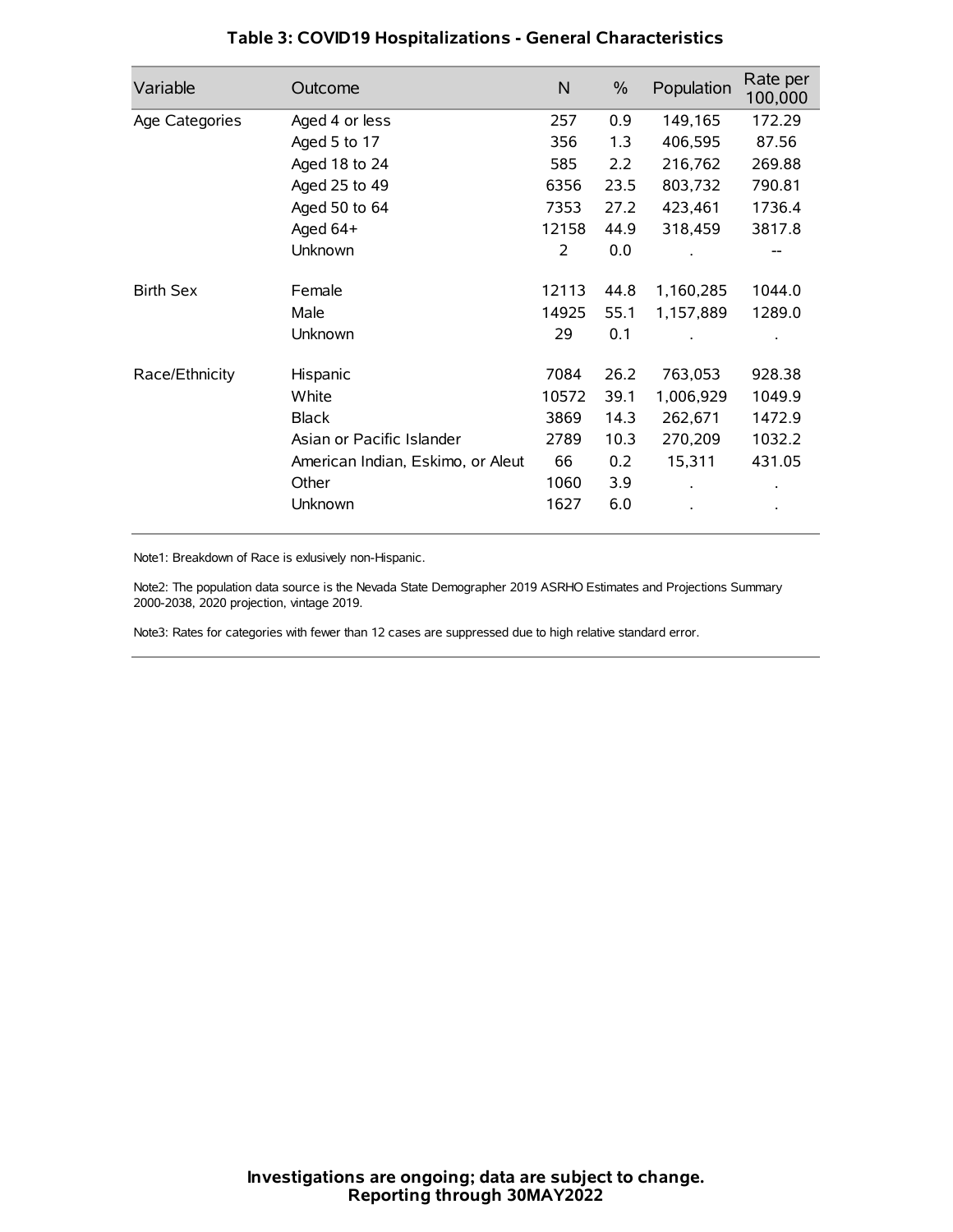| Variable                            | Outcome   | N     | $\frac{0}{0}$ |
|-------------------------------------|-----------|-------|---------------|
| Deceased                            | Yes       | 6916  | 25.6          |
|                                     | <b>No</b> | 20151 | 74.4          |
| ICU                                 | Yes       | 6526  | 24.1          |
|                                     | <b>No</b> | 20541 | 75.9          |
| Intubated                           | Yes       | 3106  | 11.5          |
|                                     | <b>No</b> | 23961 | 88.5          |
| <b>Underlying Medical Condition</b> | Yes       | 16896 | 62.4          |
|                                     | No        | 10171 | 37.6          |
| Hypertension                        | Yes       | 9912  | N/A           |
| Immunocompromised                   | Yes       | 620   | N/A           |
| Chronic Heart Disease               | Yes       | 3592  | N/A           |
| Chronic Liver Disease               | Yes       | 382   | N/A           |
| Chronic Kidney Disease              | Yes       | 2463  | N/A           |
| <b>Diabetes</b>                     | Yes       | 7076  | N/A           |
| Neurologic/Neurodevelopmental       | Yes       | 1256  | N/A           |
| Chronic Lung Disease                | Yes       | 4169  | N/A           |
| Historically Healthy                | Yes       | 4787  | N/A           |
| Other                               | Yes       | 7090  | N/A           |

# **Table 4: COVID19 Hospitalizations - Morbidity**

Note1: Underlying Medical Condition is any identified health condition.

Note2: The breakdown of health conditions are not mutually exlusive (i.e., a person can have more than one risk factor).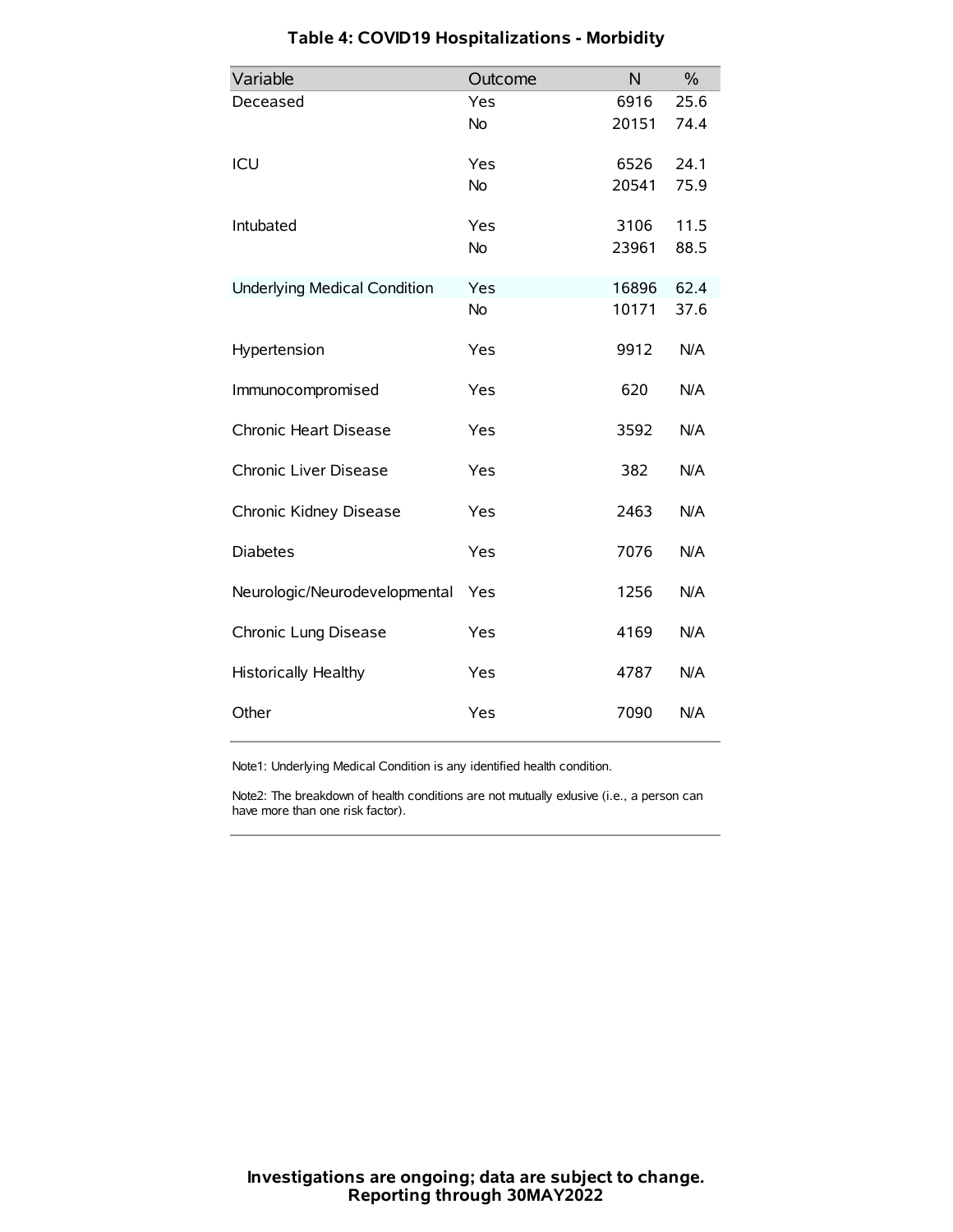| Variable         | Outcome                           | N    | $\frac{0}{0}$ | Population | Rate per<br>100,000 |
|------------------|-----------------------------------|------|---------------|------------|---------------------|
| Age Categories   | Aged 4 or less                    | 2    | 0.0           | 149,165    |                     |
|                  | Aged 5 to 17                      | 6    | 0.1           | 406,595    |                     |
|                  | Aged 18 to 24                     | 20   | 0.2           | 216,762    | 9.23                |
|                  | Aged 25 to 49                     | 724  | 8.5           | 803,732    | 90.08               |
|                  | Aged 50 to 64                     | 1828 | 21.5          | 423,461    | 431.68              |
|                  | Aged $64+$                        | 5933 | 69.7          | 318,459    | 1863.0              |
| <b>Birth Sex</b> | Female                            | 3364 | 39.5          | 1,160,285  | 289.93              |
|                  | Male                              | 5147 | 60.5          | 1,157,889  | 444.52              |
|                  | Unknown                           | 2    | 0.0           |            | --                  |
| Race/Ethnicity   | Hispanic                          | 1979 | 23.2          | 763,053    | 259.35              |
|                  | White                             | 4236 | 49.8          | 1,006,929  | 420.68              |
|                  | <b>Black</b>                      | 1096 | 12.9          | 262,671    | 417.25              |
|                  | Asian or Pacific Islander         | 1045 | 12.3          | 270,209    | 386.74              |
|                  | American Indian, Eskimo, or Aleut | 31   | 0.4           | 15,311     | 202.46              |
|                  | Other                             | 102  | 1.2           |            |                     |
|                  | Unknown                           | 24   | 0.3           |            |                     |

## **Table 5: COVID19 Deaths - General Characteristics**

Note1: Breakdown of Race is exlusively non-Hispanic.

Note2: The population data source is the Nevada State Demographer 2019 ASRHO Estimates and Projections Summary 2000-2038, 2020 projection, vintage 2019.

Note3: Rates for categories with fewer than 12 cases are suppressed due to high relative standard error.